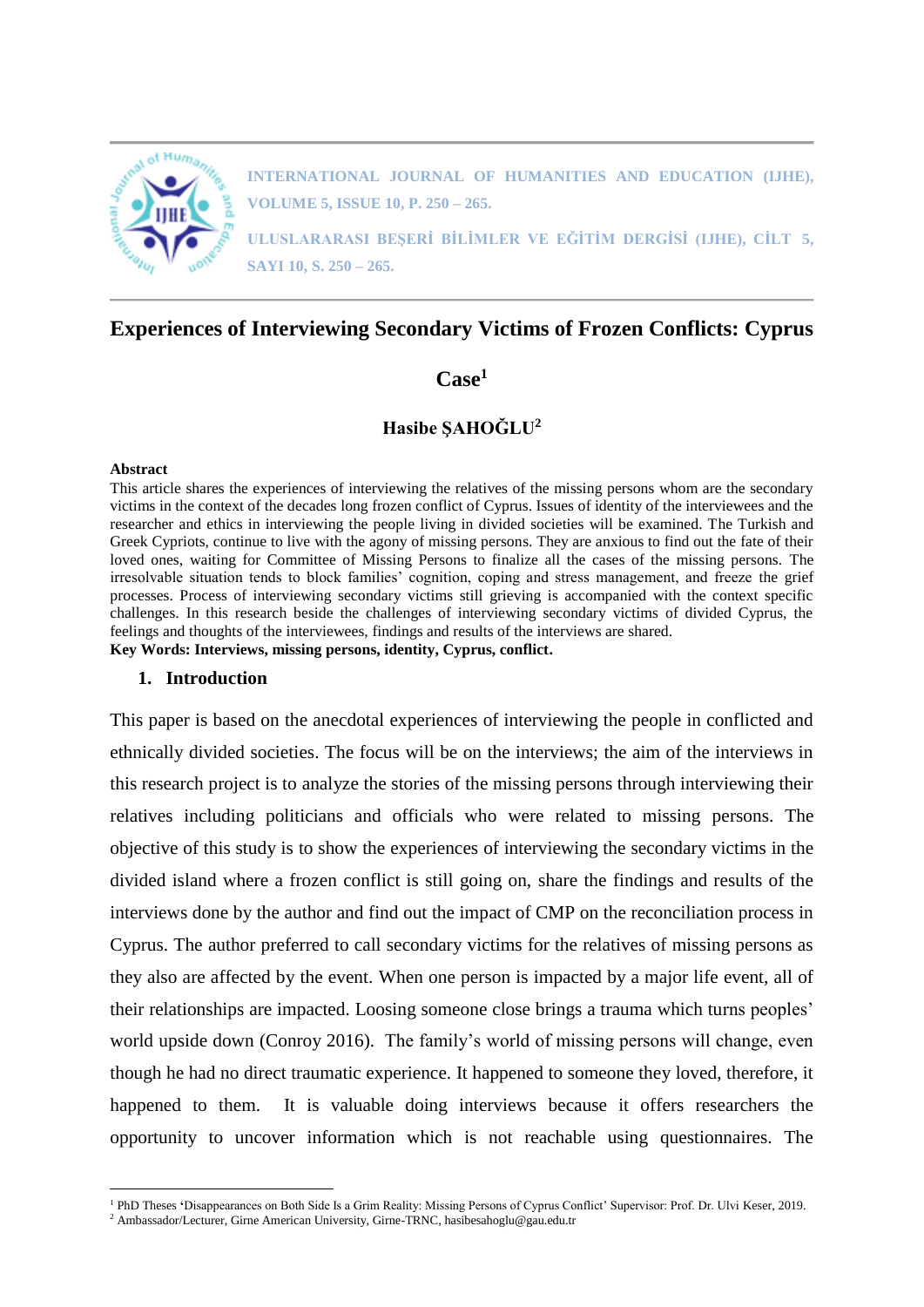interviewing is not only a data collection tool; it is rather a natural way of interaction which is needed in various situations. The author found out that with the presence of the interviewer, mutual understanding can be ensured, as the interviewer may rephrase or simplify questions that were not understood by his/her interviewees. As a result with the interviewing method more appropriate answers and, subsequently, more accurate data will be reached. Additionally, this data was recorded and reviewed quite a few times by the researcher and accurate interview report was produced. This relieved the researcher from any subsequent attempts to reconstruct what the interviewee has said.

#### **2. Cyprus conflict and the issue of missing persons**

In 1950's Greek Cypriots started rioting against the British presence on the island, and the Greek Cypriot nationalist underground organization, Ethniki Organosis Kyprion Agoniston (EOKA) was established with the aim of advancing *enosis* –unifying with Greece- through armed struggle. The Turkish Cypriots also created their own nationalist underground organization called Türk Mukavemet Teşkilatı (TMT) and as co-inhabitants of the island, refused the annexation of the island to Greece and sought equal say over the future of Cyprus. In 1959, a compromise was reached by Turkey, Greece and Britain through the London and Zurich agreements, and the Republic of Cyprus was established in 1960 as a bi-communal state based on partnership between Turkish Cypriots and Greek Cypriots. The 1960 Republic of Cyprus recognized the political equality of Turkish Cypriots and Greek Cypriots as the cofounding partners of the new Republic, became a member of the United Nations and maintained one legal personality. The 1960 partnership, however, lasted only three years. Greek Cypriots in 1963 proposed amendments to the Constitution, known as the Thirteen Points that entailed usurping the rights of Turkish Cypriots and degrading their equal cofounder status to that of a minority on the island. The disagreements between the two communities consequently led to the tragic events of 1963-64 where many civilians became missing persons mostly on the Turkish Cypriot side.

As a result of the inter-communal conflict, UN Security Council, adopted the resolution 186, dated 4 March 1964, which called for the creation of a UN Peacekeeping Force (UNFICYP) in Cyprus which is still present (MFA 2018).

The issue of missing persons is always an important aspect of violent conflicts and it was for Cyprus during 1963 and 1974. Nothing serious was done until 2004 about the missing persons from both sides, but in recent years the authorities realize the humanitarian side of this issue and began to give it great importance with both sides agreeing, agreed both sides to act together and find out about the missing persons. When a dispute began it led to escalated violence between Turkish and Greek Cypriots at the end of 1963.About 30,000 Turkish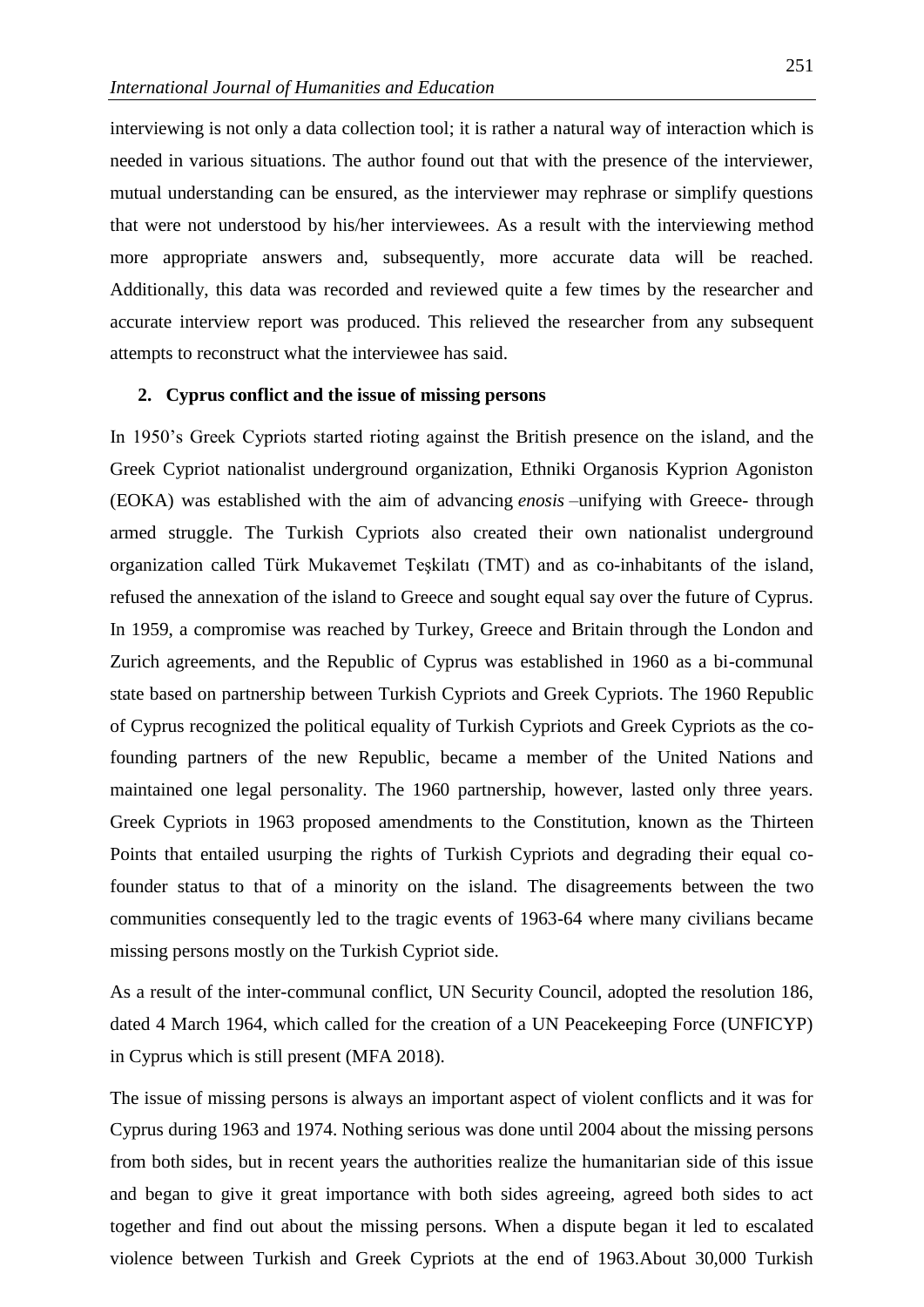Cypriots (%20 of the population) were displaced, many people died and reports on missing persons started (MFA 2018). The Committee for the Red Cross (ICRC) was involved with this issue until UN forces came to the island (Minority Rights Group International 2010). All efforts from the guarantor powers failed to prevent further casualties. It was reported by UN Secretary General on 10 September 1964 that 232 Turkish Cypriot and 38 Greek Cypriot were missing (UN.S/5950).

On 15 July 1974, the Greek military junta in Greece, in collaboration with EOKA, staged a *coup d'état* in Cyprus and Turkey militarily intervened on 20 July 1974 under Article IV of the Treaty of Guarantee of 1960 to protect Turkish Cypriots. Since 1968 under the umbrella of UN and EU negotiations are continuing between Turkish and Greek Cypriots to *find a peaceful, just and durable solution to Cyprus conflict.*

In 1982 Committee of Missing Persons (CMP) was established to deal with the missing persons of Turkish and Greek Cypriots, but more than 20 years the Committee remained ineffective except listing the missing persons and finding where they were buried (Gülden 2017). The CMP started its program for exhumations and identification of the missing persons of Cyprus in 2005 (CMP web site 2017). The Turkish and Greek Cypriot sides are still living with the agony of missing persons since 1963, they are anxious that Committee of Missing Persons (CMP) should finish its task and finalize all the cases of missing persons in Cyprus. All the families of missing persons want to know the fate of their loved ones, find and lay them to rest in their graves and be relieved from their agony caused by the uncertainty. Creating CMP was a positive step towards the peace process and reconciliation. CMP is playing a fundamental and critical role in identifying persons who went missing in Cyprus during 1963-1974 using the most advanced techniques. Since 2004, CMP has introduced DNA analysis with bone or tooth samples from the remains of missing persons and compared them to the DNA in blood samples of surviving family members. *CMP has 2002 missing persons on their list and 1,217 missing persons had exhumed on both sides and up till now 870 of missing persons were identified and they were given to their families (CMP web site 2018).*

#### **3. Literature review**

In the last decades researches started to pay a lot of attention toward the interviews because the researchers preferred to examine the respondent's manners more closely, face to face, interviews creates emphasis on understanding between the researchers and interviewees (Harvey 2010, 193-205). There are two broad groups of literature on interviewing methods: One of them is analyze the techniques of the preparing and conducting interviews and the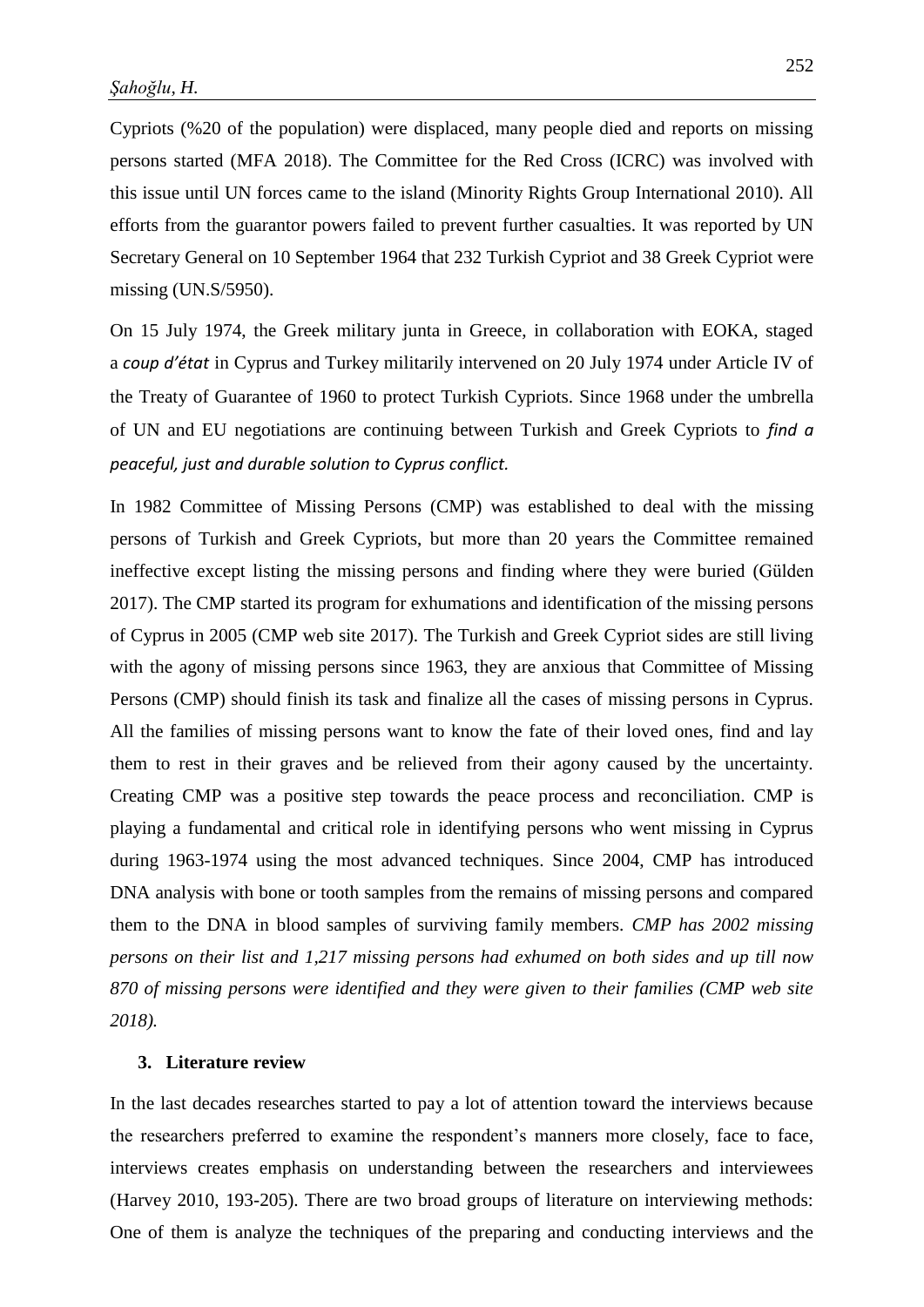other focuses on the power relations between researchers and the interviewees and examines how power is rooted in social identities such as gender, ethnicity and class (Harvey).

Interviewing is quite important to learn about the feelings of the people in violently divided societies who have got a missing person in the family. Missing persons is a very sensitive issue therefore it is necessary to design correct form of questions prior of the interviews in order to get trustworthy results. According to (Aberbach&Rockman 2002, 673-676) conducting interviews are not always necessary, take written records might be more sufficient but if one needs to know what a set of people think, or how they interpret an event or series of events should prefer interviews. The author preferred to do both and in this research conducting interviews were done beside the written documents. As the missing persons issue also was a very painful issue, the author through the interviews listened to the stories and find opportunity to study the gestures, the body language and the feelings of the interviewers. The interviews can be in different forms depending on what one wants to learn and interviews must be shaped according to the intention of the work. (Aberbach&Rockman 2002, 673-676).

In the field of political science, interviewing is an important method of data collections; however there are not many articles that discuss the use of interviews in divided societies (McEvoy 2006). The focus of almost all the articles on interviewing; deal with dilemmas of elite interviewing (Fish 1995; McEvoy 2006; Rohrschneider 1999; Riviera, Kozyreva and Sarovskii 2002; Zimmerman and William 2002; Remington 2001; Hoffmann-Lange 1987; Higley, and Gyorgy 2000; Hahn 1993; Neal & McLaughlin 2009).

The literature on interviewing suggests a number of strategies for successful data collection. According to McEvoy (2006) in interviewing there is a clear authority gap between interviewer and interviewee that must be taken into consideration. Chaitin (2002) investigates an interview method which is based on life stories. Rivera et al (2002) analyze the techniques on interviewing and give some recommendation through lessons from Russian national elites and they argue that these recommendations are applicable to other post-communist countries (Rivera et al 2002, 683-688)

## **4. Interviewing secondary victims**

The objective of this study is to share the experiences and show the challenges of interviewing the wounded people in divided Cyprus. The study has been structured based on the twelve interviews done by the author with Turkish and Greek Cypriots.

This paper is sharing the experiences of interviewing secondary victims of Turkish and Greek Cypriots of divided Cyprus which were used in the doctorate theses of the author that aims to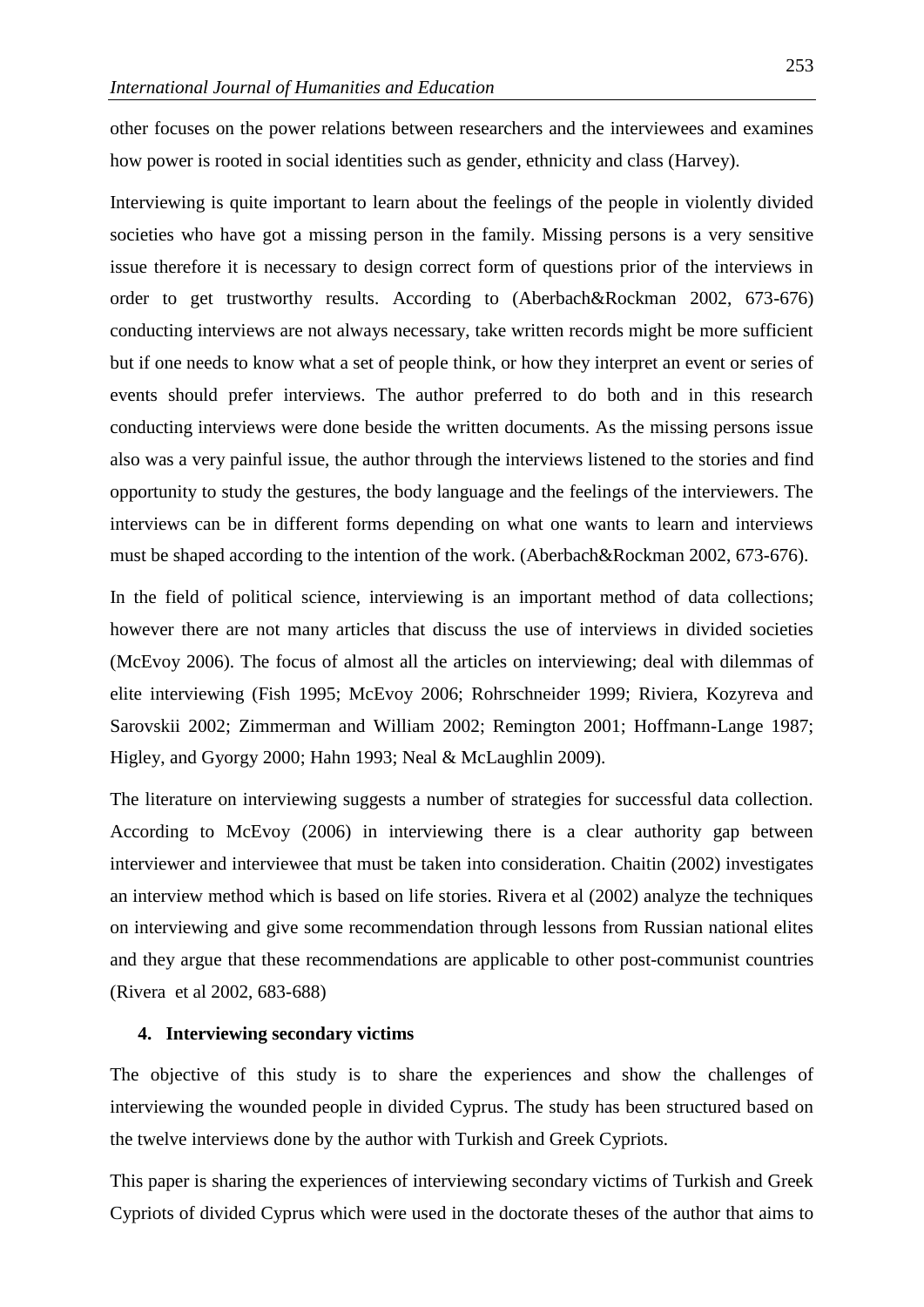contribute the peace and conflict process in order to emphasize the consequences of any war is harmful and painful for everyone.

There are several factors that affect the way an interview is shaped. For instance, ethnic identity has an impact on the interviews because the interviewee can assume that the researcher is from the other side and might have a bias (McEvoy 2006, 184-191). Furthermore, when the researcher is from opposite side, the interviewee might answer the questions in a careful manner, trying not to hurt the researcher's feelings and the researcher has to be more careful about the interview. In such cases the researcher must choose the questions very thoughtfully and talk sincerely in order develop trust. According to Mc Envoy, (2006) sometimes the interviewees are even concerned about the personal history of the researcher and consider whether it will result in prejudice. Moreover, Hunt (1964) argues that cultural differences have significant effects for the success of the interviewees, therefore selection of the interviewers should be carefully considered in specially conflicted, divided countries. In addition, Morris (2009) indicates that there are three assumptions related to interview in literature: The first one is course of honesty, second is related with dishonesty of respondents and the last one is on experienced but ineffective researchers.

In this study there were also several challenges faced by author. Firstly it was very difficult to decide where to start exploring the missing persons issue in Cyprus as it is a very sensitive issue. The interviewees were selected from Turkish and Greek Cypriots who have a missing person in the family. Although the researcher knew many families in Turkish side of Cyprus who had lost loved ones during 1963 and 1974 conflicts there was lack of information about the Greek side. In Cyprus since the island was divided into two parts, it is difficult to reach people who live in other part therefore the only information researcher could find about Greek Cypriots was from her personal networks. Finding the names of the families of missing persons became very easy after the author reached a friend who works on the Greek Cypriot side and has many Greek friends. The author requested some names and one name were provided. In addition she visited the Committee on Missing Persons and the deputy of the Turkish Cypriot member gave her the name of another family. Then snowball effect happened as everyone during the visit recommended another name. During the interviews author was very careful not to judge any answers. According to Chaitin (2002) the information given by the interviewees should not be shared with anybody, especially with relatives unless it is approved. During this study there were no such problem encountered because only one relative from each of the missing person's families was interviewed.

Another difficulty faced during the interviews was related to their hope. The families who have lost their loved ones and have no information about them still have great hope in their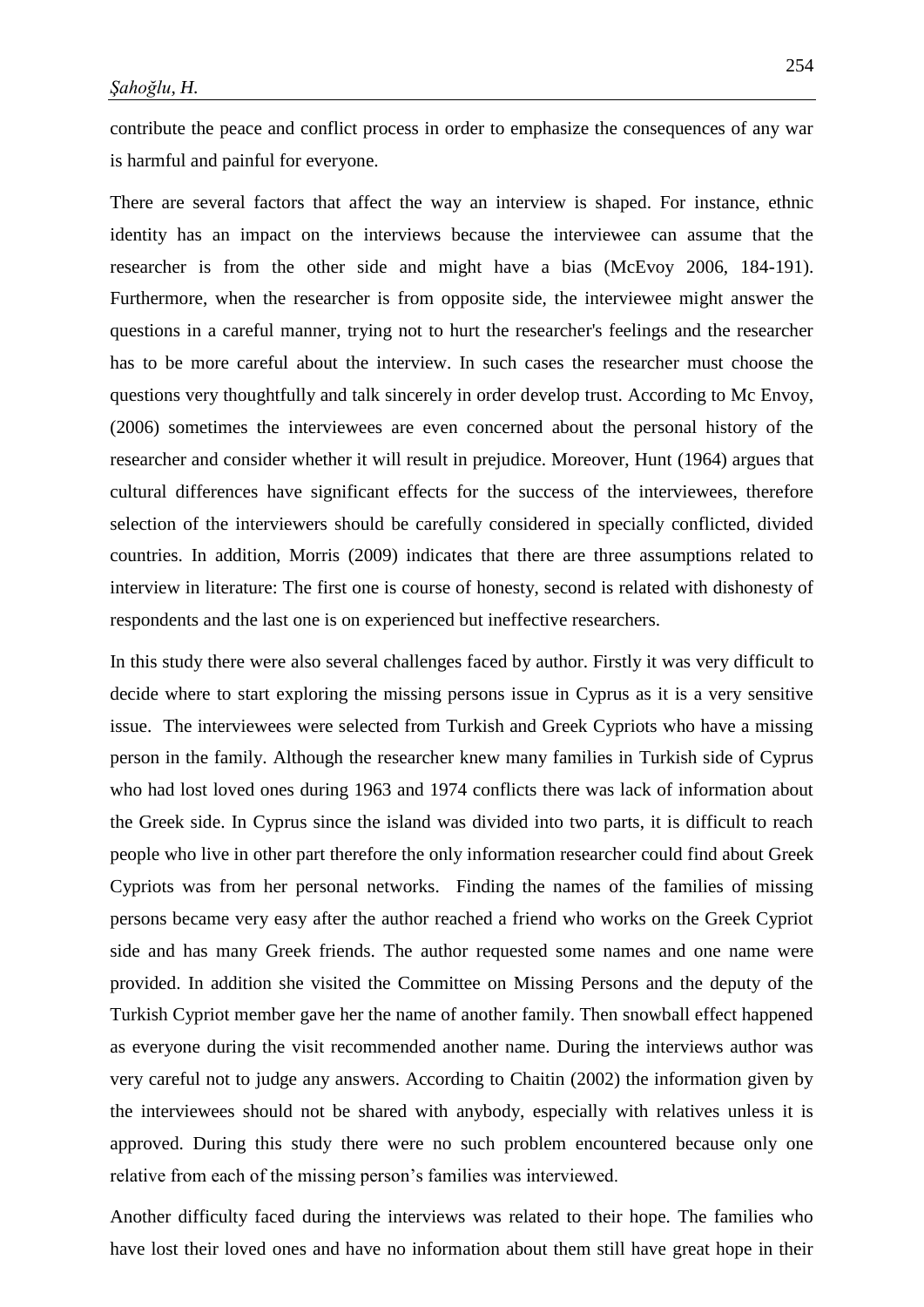heart. Although it has been 45 years since the 1974 Peace Operation, the author discovered that the Greek Cypriot families who lost someone in their family still think that their relatives are alive and might be found either in Turkish side or Turkey. One of the sisters of a missing person asked the author putting a picture of her loved one in one of the Turkish Cypriots' newspapers, just in case he got married to a Turkish Cypriot and is afraid to inform his family. Another secondary victim asked for the same thing, reasoning that may be someone would recognize him and inform where he is living.

Sampling methods can be classified as probability and non-probability. Non-probability sampling is method which depends on the judgment of the researcher (Malhotra, Birks, Wills, 2012). The choice of a suitable sample is important that it influences the kind of closing stages that can be described while later through the data analysis (Rivera et al. 2002). However in this study there were not many choices to select people therefore non-probability samplings have been used as only available people have been interviewed.

The research was conducted with twelve persons. There search was never a project about the families of missing persons. It was rather interviewing secondary victims-those who had lost close family members. It is assumed that the interviewees gave honest explanations but the information given were cross-checked from the books published about missing persons in Cyprus and from CMP reports. The interview sessions were limited to a certain time ranging from 2-3 hours. In conducting the interviews with Greek Cypriots the author assumed that they had adequate English to express their thoughts and perceptions but some of them did not know enough English and invited a friend who did.

Main concern of this research is not to give a detailed picture of what has happened in terms of missing persons or summarize the occasions in a statistical way, however it is aimed to discuss interviewing the missing persons in a more humanistic and holistic perspective which in turn can help in establishing reconciliation and peace in Cyprus. In this research for data collection a multi method style was used. The texts and archives from the preparatory time of CMP until 2017 were examined and a series of interviews with the politicians and families of some of missing person were done.

In this study specifically auto-ethnography was performed and the study mainly focuses on capturing the oral history/recollections of family member/relatives of missing persons through interviews. Jenkins (1999), also have supported historical material by interviewing people who can fill in the detail, enliven the work, and provide different perspectives. In addition in this study interviewees' explanations were audio-taped, transcribed and then were studied through inductive content analysis and coded as themes similar to other studies in the literature (Strauss & Corbin 1990; Yıldırım&Şimşek 2008).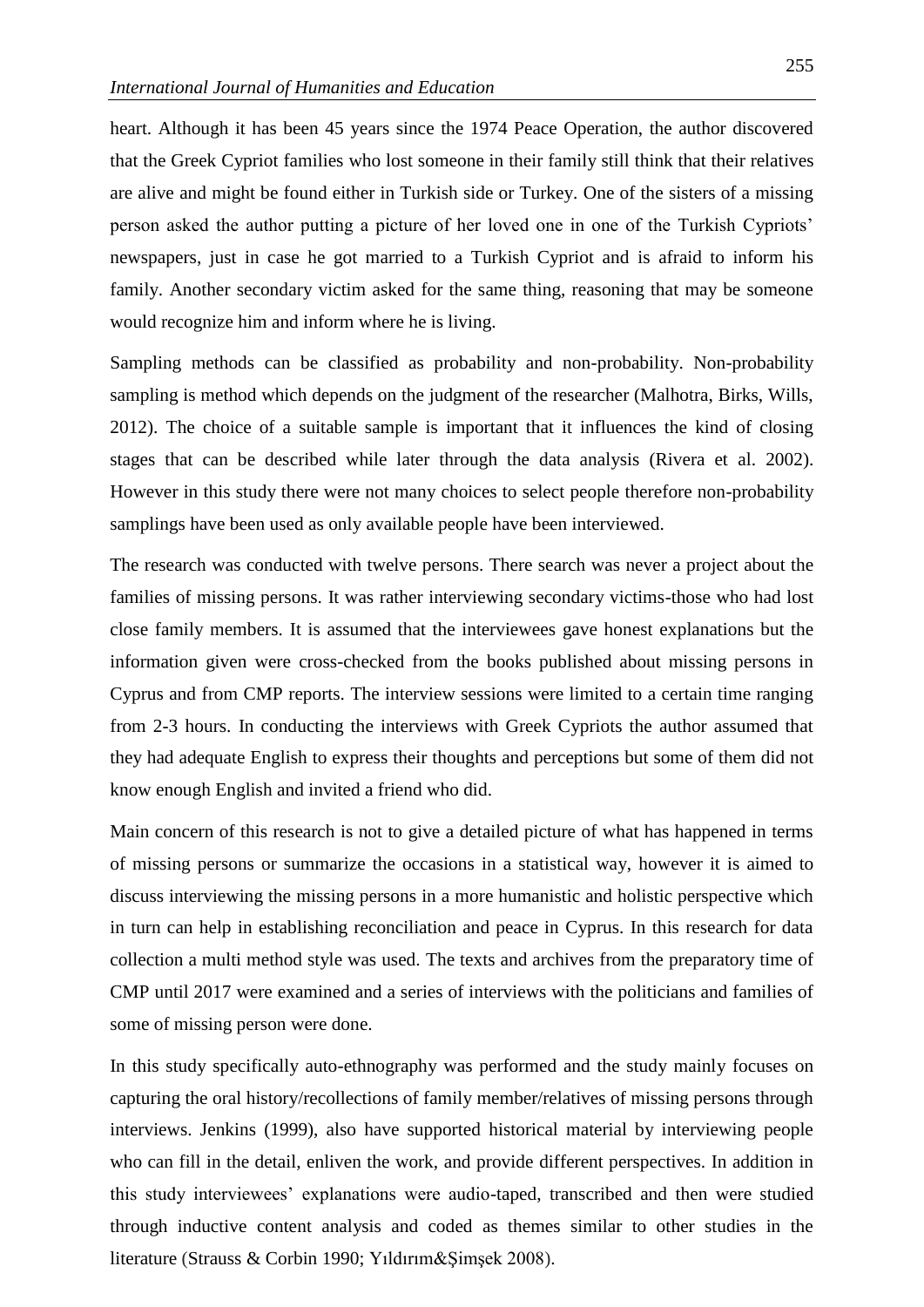According to Custer (2014) auto-ethnography is a way of autobiographical writing that explores an individual's unique life experiences in relationship to social and cultural institutions. Auto-ethnography is not simply a way of knowing about the world; it has become a way of being in the world, one that requires living consciously, emotionally, and reflexively. In the process, it seeks a story that is hopeful, where the interviewees ultimately consider themselves as survivors of the story they are living (Jones, 2013).

Almost all of the interviews took place at either their house or their offices, as it is especially preferred to make the interviewer feel more confident. Some of the interviews took only two hours but most of them went at least three hours. All of the missing persons' families showed the picture of their loved-lost ones, some of them even showed the picture of the remains of the missing person. The researcher realized that this makes them feel more relaxed as they share their pain. All the interviewers at the beginning were asked to tell the story of their missing person and other questions came up spontaneously during the talks. The questions were open ended because the researcher did not want the interviewer to feel like filling a questionnaire.

Guided interviewing is more influential than "structured" questionnaires with closed ended responses" in collecting the story and the researchers can explore the interviewee's scrutiny more deeply, the interviewees tell the stories in their own sayings and state their considerations and sensations. Alshenqeeti says that:

> As interviews are interactive, interviewers can press for complete, clear answers and can probe into any emerging topics. Hence, interviewing is expected to broaden the scope of understanding investigated phenomena, as it is a more naturalistic and less structured data collection tool (Alshenqeeti 2014, 201).

Alshenqeeti (2014) is suggesting that no one should use the interviews to perform the research as an easy technique, but especially the social science researchers have to deliberate the feature of interviewing before they plan, submit and examine interviews. The researchers have to listen instead of talking, they have to remain neutral, create a suitable ambiance so the interviewee feels free and comfortable to speak. Ambiguities, which are inherent in human language, could affect the analysis.

Through subjective, direct responses, we assume that we were able to gain first-hand knowledge about what participants experience through broad and open-ended inquiry. The copious amount of data that has to be analyzed could be a disadvantage. Findings cannot be extended to wider populations with the same degree of certainty that quantitative analyses can.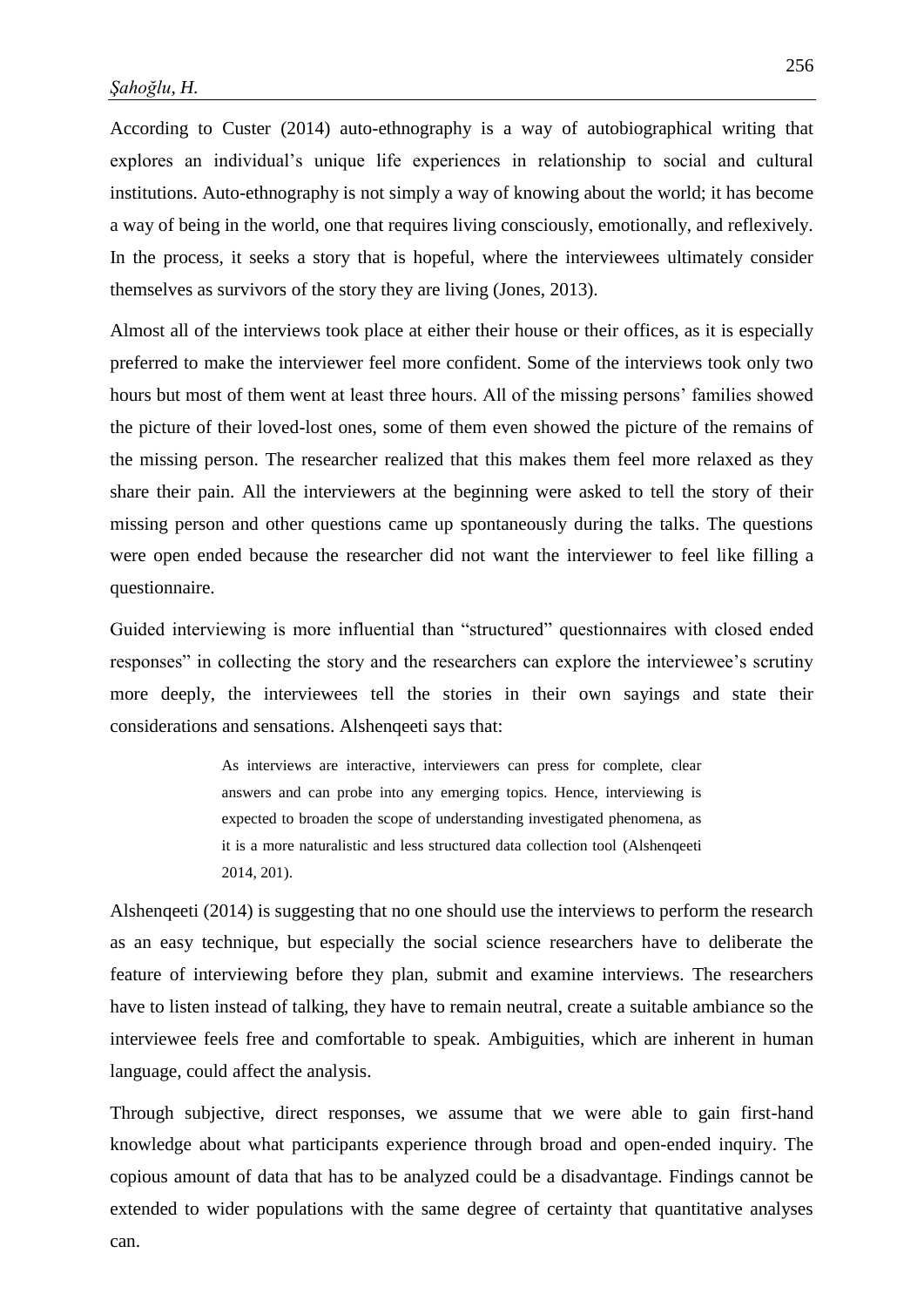### 5. **Findings and results**

Analysis relying heavily on the interviews conducted with the relatives (secondary victims) of the missing persons showed that they suffered a lot from the uncertainty about the fate of their loved ones who have disappeared from conflicts. The analysis also revealed that the interviewees from both sides did not perceive their governments as successful in taking initiative to resolve the missing persons issue especially before 2000's. Eight of the interviewees believed that the governments or authorities on both sides have used the issue as a political tool mostly in a negative way. For example, the former president of Turkish Cypriots who is also relative of a missing person stated *"Since 1974, the Greeks have been used as permanent political material by missing persons. And they always accused the soldiers from Turkey."*(Interview 2, 2018) On the other hand the Foreign Minister of Turkish Cypriots, who is the son of a missing person's stated *"The Greek side used to politicize missing persons issue 24 hours a day."(Interview 6, 2017)*

Especially the relatives of the missing persons who experienced their loved ones disappearance as an ambiguous loss felt hopeless which led many of them to depression and passivity. According to Boss:

> The ambiguous loss which is a situation of unclear loss resulting from not knowing whether a loved one is dead or alive, absent or present. Without proof of death, family members do not know what to do, or how to think, so they deny the loss and continue to hope. Family processes freeze. In other words a loved one is perceived as physically present but psychologically absent (Boss 1999)

All twelve interviewers told that after they lost their loved ones irresolvable situation blocked their cognition, coping and stress management, and freeze the grief process. This is parallel what Boss (1999) emphasized in writing about ambiguous losses.

Although some of the interviewees showed traces of hatred to the other side at the beginning of the interview sessions, this later turned into empathy. Almost all of the interviewees appreciate the works and projects of CMP which they do great job on finding the remains of the missing persons, handing them to their families and arrange to put them into the graves. They stated that themselves and their friends who went through this process and have their loved ones put in their grave, relaxed and start feeling less pain than before. They believed that CMP may also contribute a lot to the establishment of peace and reconciliation in Cyprus. Interviews also showed that generally Greek Cypriots blame 1974 Peace operations of Turkey and Turkish Cypriots blame 1963-64 conflicts related to the losses of their loved ones.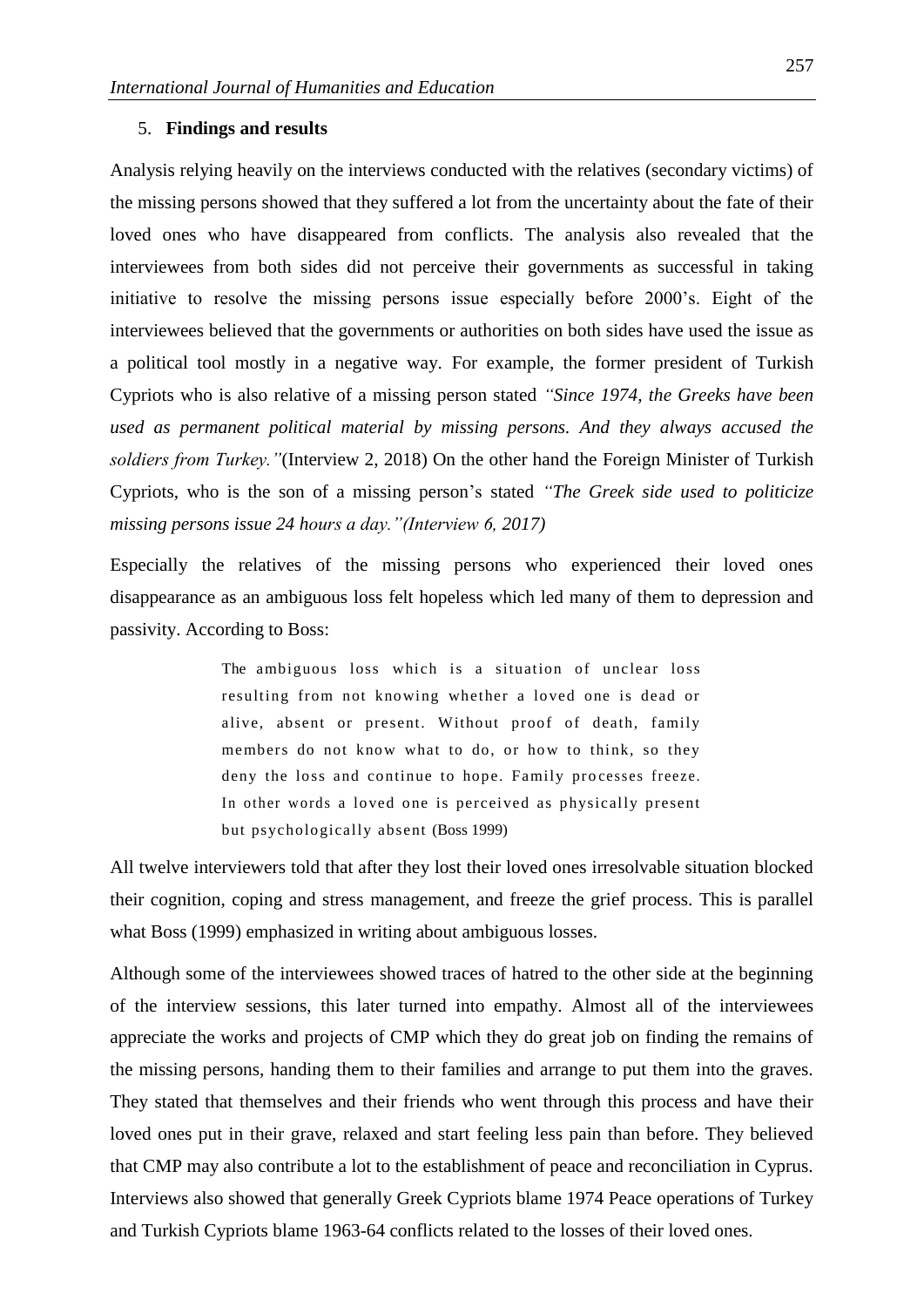In the light of the analysis done relying on the interviews several categories reflecting the perceptions and thoughts of the interviewees emerged. Findings of this study can be classified into two broad groups as relatives of missing persons in 1960s and 1974. Results have been divided into four main categories for the group who were interviewed about missing persons in 1960s:*"Hatred and hostility toward the people of other side, Traumatic Experience, Thoughts about the Turkish and Greek Authorities and Empathy"*

The first one is *Hatred-hostility* as the relatives of missing persons did not have a proper burial and had a long period of anguish and uncertainty they become so unhappy and be hateful toward the people on other side. In the current study a few interviewees from both sides expressed hatred due to witnessing violence or been victims of the conflicts during the 60's. For example daughter of a missing person (interview 9, 2017) said "*I was so depressed and because of my hostility feelings against Greek Cypriots after my father became a missing person in 1963, during 1974 war I thought and hope that all the Greek Cypriot would die"*

The second one is *Traumatic Experiences* that is a kind of loss results with a stressful and painful life (Boss 1999; Imber-Black 1993). Most of the Turkish and Greek interviewees talked about their traumatic experiences during the fighting and after the disappearance of their loved ones, Turkish Cypriots expressed their negative feelings about the terrorist side of EOKA and blamed EOKA for the conflict and for their missing persons. The following interview excerpt is related to this. The brother in law of a missing person stated:

> My brother in law's uncle started to make some plans on keeping the Greeks away from the Turkish part of the village. When Greek Cypriots heard about these plans, brother of the EOKA Leader gathered some people and captured him and killed him. While they were killing him, my brother in law was passing through there with his sheep. As he witnessed the whole thing, Greek Cypriots captured my nineteen years old brother in law and killed him also and took away the bodies. Some Turkish and Greek Cypriots from the village witnessed secretly through their windows in their house and told us afterwards. More than forty five years we did not know where they were thrown and after fifty years CMP found them in a well (interview 4, 2017)

The third one is *Thoughts about Turkish and Greek Cypriot/ Authorities.* It is important as how people suffered from disappearances or conflicting situations should clearly observe in order to establish a new peaceful life. In line with this analyzing how Greek Cypriots perceive Turkish Cypriots and vice versa is very important. Many of researches emphasize the importance of transformation of existing relationships as well as a creation of new relationships after the horrors of war and conflicts. Acknowledgement of one's own suffering as well as that of the others' suffering is crucial (Ericson 2001; Du Plessis 2004, 169-200).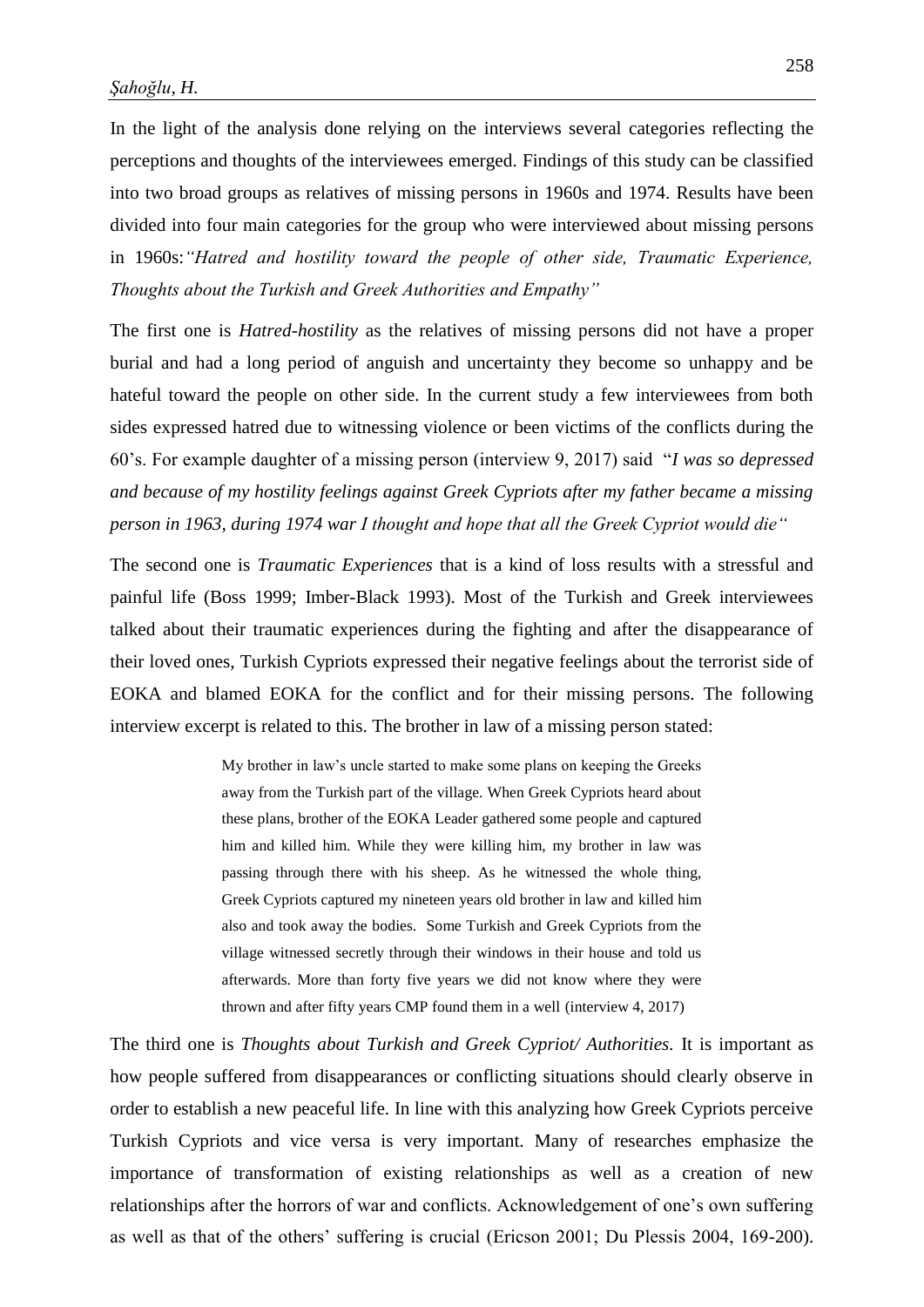Some Turkish interviewees blamed Greek Cypriots about the conflicts which had occurred especially in 1963-67. They generally think that Greek Cypriot authorities are biased*.* In the interview of a director who dealt with Turkish Cypriot missing persons said:

> We had very good Greek Cypriot friends but later on we realized that one of them was a member of EOKA-B. They took many people, killed and threw them to the wells." Son of a missing Turkish person, stated "Greek Cypriots have always escaped from the reality. They burned many of the files reflecting the horrors they are responsible for (Interview, 5, 2018)

The fourth one is *Empathy,* Ladisch (2007) stated the main emphasis should be on creating dialogue and mutual understanding about the past, acknowledging the harm done on both sides, and moving forward. That is why we tried to find out the interviewees' empathies which may help in a reconciliation process. Son of a Turkish missing person who is a former mayor of Lefkosa said

> I feel no hatred to Greek Cypriots. I know that they faced the same kind of violence. We did mistakes and gave pain to Greek Cypriots as same as they did to us. I understand them, both sides suffered a lot."(Interview 11, 2017).Similarly another Turkish interviewer blamed both sides."Turkish Cypriots also did many bad things to Greek Cypriots and I know how they feel, I understand their pain which is same as mine (Interview 3, 2018)

Results for the group who have been interviewed about missing persons in 1974 have divided into five main categories. The first one is *Traumatic Experiences* as it is known that the absence of someone is a very stressful and traumatic situation for family members and relatives thus the relatives or friends of missing persons in this current study gone through a traumatic period in 1974. The second one is *Thoughts about Turkish Cypriots/Authorities,*  although most of the Greek Cypriot interviewees about 1974 were really depressed because of the loss of their loved ones, they did not show too much hatred to Turkish Cypriots and it seemed that they did not want revenge but they all blamed Turkey for making operations in Cyprus. The third one is *Empathy* and in this study the empathy of Turkish and Greek Cypriots was observed during the interview sessions. It is seen that opening of the borders in 2003 is a milestone which helped many of the Turkish and Greek Cypriots to understand what has really happened to the people of other side. The fourth one is *Thoughts and Perspectives of Politicians,* during the interview the ex-president of Greek side was more empathic and realistic compared to other Greek Cypriot. Generally he accepted the mistakes done by Greek Cypriots in terms of missing persons' issue. He also seemed to be eager for peace (Interview 1, 2017). The fifth one is *Thoughts and Perspectives of People about CMP*, all of the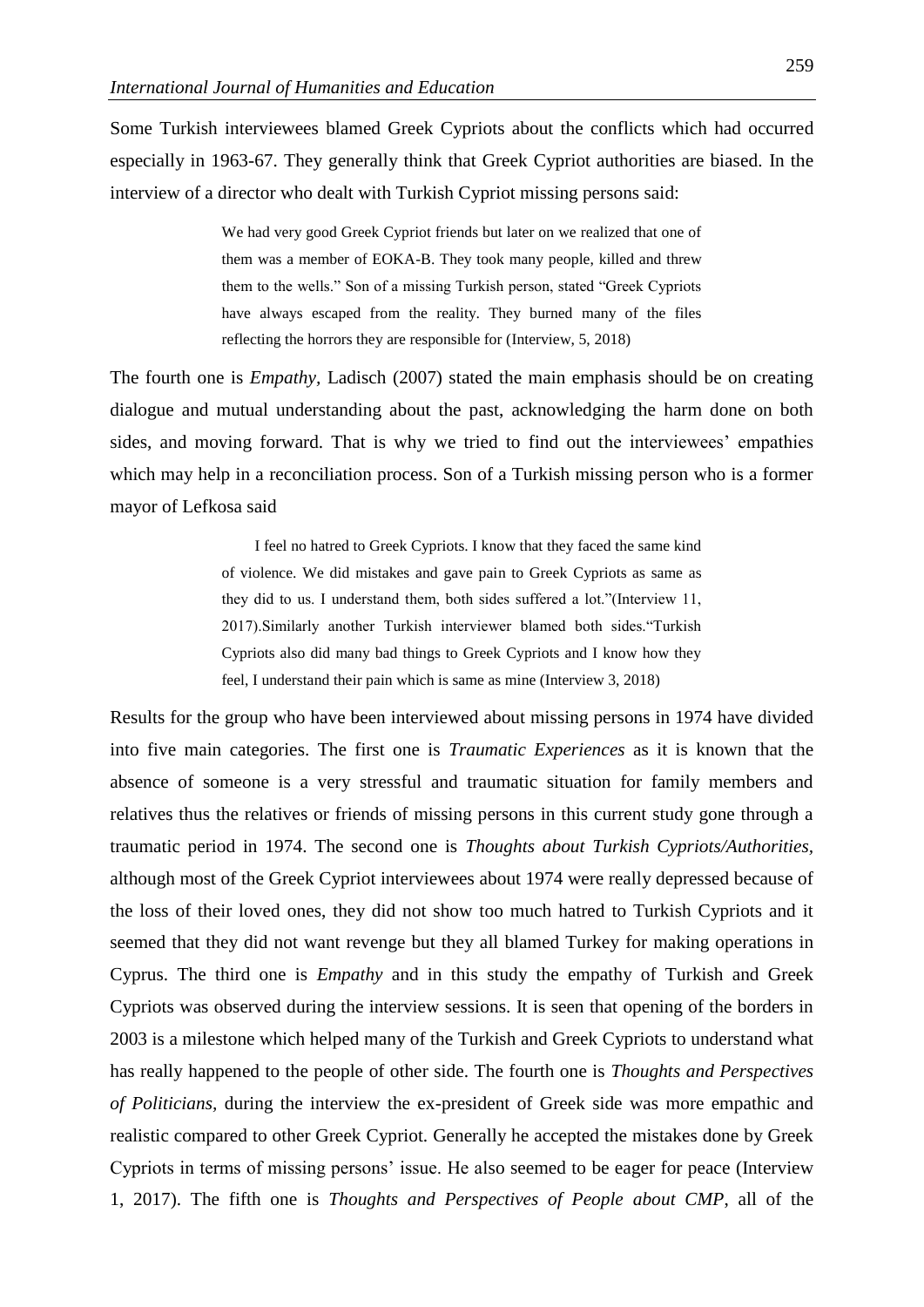interviewees believe that CPM have a positive contribution to the Cyprus problem. The foreign minister of North Cyprus stated that:

> After Committee on Missing Persons was established the Greek side has lost one of the six legs of their propaganda materials. They were using the missing persons issue at international platforms for propaganda and abusing the issue. Now they cannot do this (Interview 6, 2017).

Ex- president of Greek Cypriots (Interview 1, 2017) mentioned that "*Because of good works of CMP winds of hatred enormously reduced. Because people at both sides have seen mistakes were mutual."* Two of the interviewees stated that after the remains of their loved ones were found and they were put in their grave all members of the families relaxed, they started feeling better and as uncertainty is finished, the depression, blocked cognition and stress ended (Interview 7, 8, 10, 11, 12, 2017).

### **6. Conclusion and discussion**

Culture and ethnicity alone should not be a justification for violence. The past should be questioned in order to have peace in future. To talk about the truth, to absorb what happened in the past are important things for gaining consciousness about the happenings. People should talk in democracies, if not, democracy will be in danger. The official truth is always different than the truth people who faced the happenings in the past. It could be much better if the people did not keep silence until recent years but CMP authorities are stating that many of them died who lived through 1963-1967 and even 1974, many truth stories left hidden.

Reconciliation is a basis for every attempt to peace building and there are many explanations about the meaning of reconciliation but no agreed definition (Brouneus 2003). One of the circumstances of reconciliation is forgiveness but it is better to divide forgiveness and reconciliation into two different procedures (Brouneus 2003). Forgiveness is done by one side but reconciliation is related to both executor and sufferer and calls attention to empathy (Bronueus 2003). There was perpetrators and victims on both sides. The media plays a very important role in influencing the way of thinking and actions through using the information, correlation, continuity, entertainment and mobilization. It can be used for either to aggravate the dislike of other side or encourage peace between them. The author acknowledged from the interviews that people from both sides give great importance to what is written about missing persons in media.

War and armed conflict lead to the collapse of government, community, and family support systems. Family security is essential for a child's survival and physical and psychological development. "War violates every right of a child — the right to life, the right to be with family and community, the right to health, the right to the development of the personality, and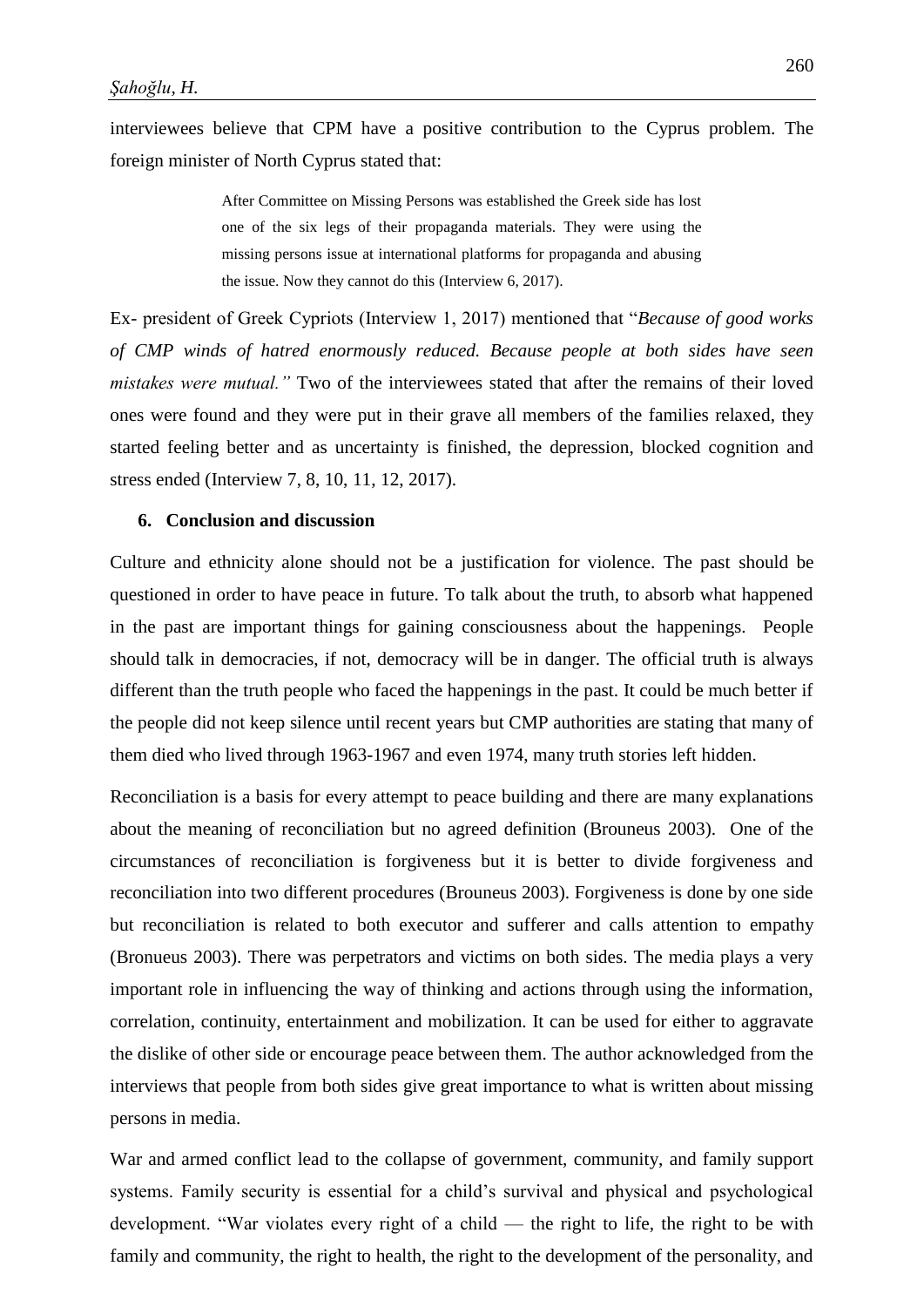the right to be nurtured and protected," states the UNICEF-report "Impact of war on children". In war, children lose their childhood. All the interviewers said that the missing persons issue affected the children badly in their family, some of them even witnessed violence during 1963 and 1974 and the consequences of the trauma they faced remained until they were grown. The author witnessed the trauma of a friend of her whose father is a missing person.

> My friend's father got lost when we were eight years old in the year of 1964, for many years every Friday her family and me went to the president's office for the exchange of the prisoners of Turkish and Greek Cypriots. Every time they were disappointed and crying loudly all the way back home. Now she is 65 years old but still she cries sometime and wonders about her father's fate (Şahoğlu, 2017).

In the light of the findings of this research it seems that generally political discourses of Greek Cypriots is that the Cyprus problem begins in 1974 with Turkish Operation and according to Turkish Cypriots' political discourses the Cyprus problem relies heavily on ENOSIS in the early 60's. A similar finding was also observed by many other researchers (Faustmann&Kaymak 2008; Ladisch 2007, 916-928). Most of the Greek Cypriot and Turkish Cypriot interviewees talked about the inefficacy of the authorities or government at both sides in taking initiative to reduce their pain. They stated that nearly 30 years the authorities did almost nothing in relation to missing persons. They criticized the authorities as they look at the issue from a political point of view, denied the reality or hide what happened. We can conclude that usually in conflict situations authorities or government might have some faults which lead them to hide the reality. Researchers like De Alwis (2009) and Cassia (2005) find similar findings.

The literature suggests that meticulous worry has been carefully considered while interviewing families from different ethnics (McEvoy 2006). Belonging to an opposed ethnic group with the interviewee might create assumptions about the researcher and this might lead to tailoring the answers. On the other hand if the interviewee knows that the researcher belongs to the same ethnic group feels free to say anything they want. In this study Greek Cypriots are leery at the beginning but later they started to act more freely. On the other side the Turkish Cypriots were showing their reactions and anger without restraint. These kinds of researchers have to be very careful not to get trapped in discourse citations (McEvoy 2006).

The researchers have to be very careful not to mix up the interviewing with a therapist's therapy (Chaitin 2002). The interviewing is not for releasing the pain of the relative of missing person, if feel like needed the researcher can provide them with the name of a consultation service (Chaitin 2002). During these interviews there was no such problem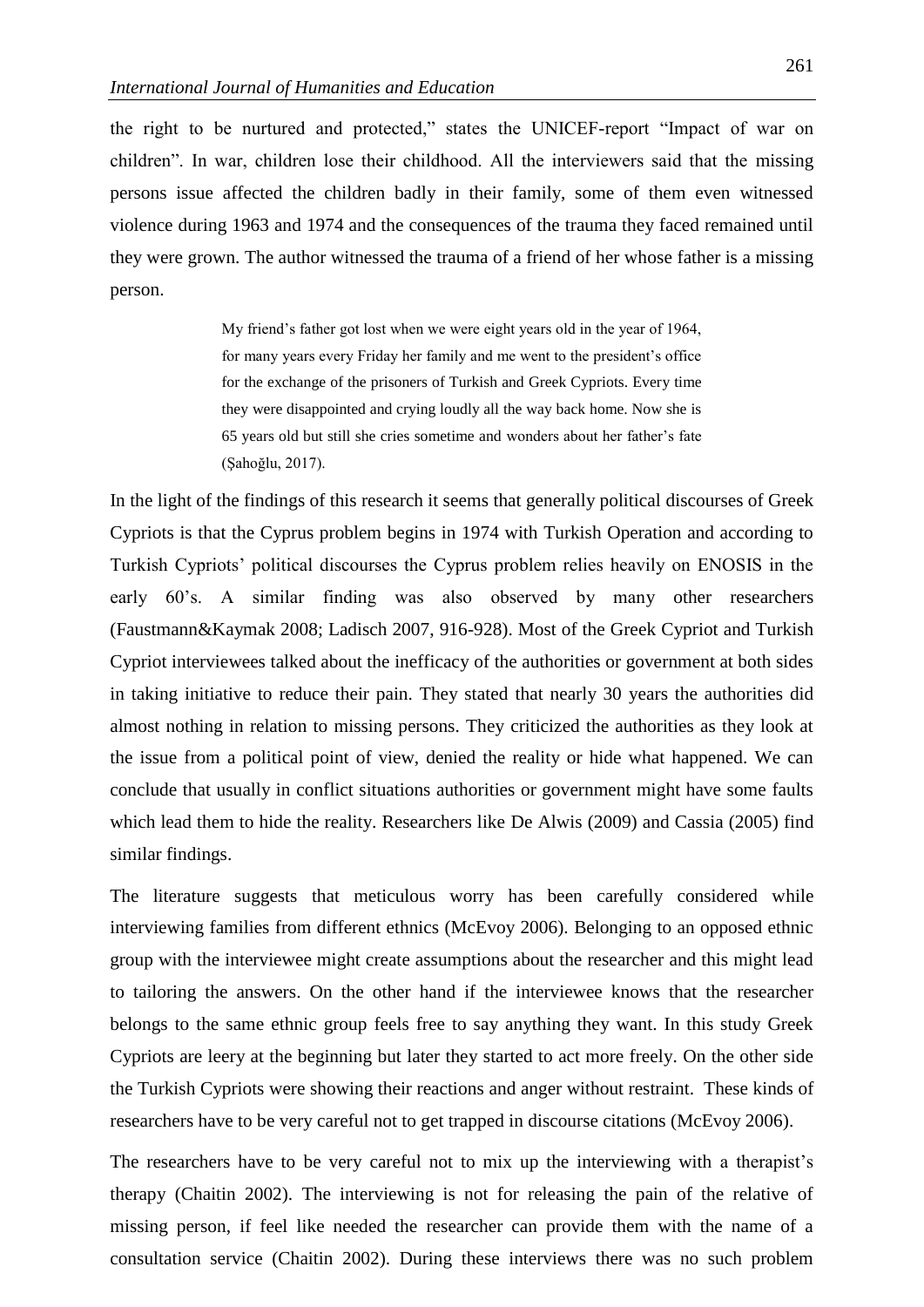because since the first conflict 54 years, and since the peace operation 43 years had passed after the disappearance of their relatives, but as time does not heal traumatic loss, specially, when it is ambiguous loss, all the interviewers like to share their pain as much as they can. They explained the feelings, the hopes and the expectations alongside the story of the missing person.

Researchers interviewing relatives of missing persons in a 'peace process' must be careful about the challenging stories of the conflict itself (McEvoy 2006). The interviewee past events can also be clouded by the other stories of the conflict and some untruth parts can be included in the original story. When the researcher is from the other side can be caught in these kinds of traps as he/she does not know the true stories of other side. The author focused on finding out about the story of the missing person before the visit of family to eliminate the misinterpretations during the interview. If the information about the story was not reachable about the missing person the investigation has been done after the visit to ensure the reliability.

All the interviewers stated that after they experienced their loved ones disappearance as an ambiguous loss felt hopeless which led many of them to depression and passivity and the irresolvable situation blocked their cognition, coping and stress management, and freeze their grief process. This is parallel to what Boss (1999) emphasized in writing about ambiguous losses. Although some of the interviewees showed traces of hatred at the beginning of the interview sessions; this later turned into empathy. In this study almost all of the interviewees appreciated the works of CMP and they believed that this work may also contribute a lot to the establishment of peace and reconciliation in Cyprus.

### LIST OF INTERVIEWS BY AUTHOR

- 1. Former President of Greek Cypriots- brother-in law of a missing persons, 2017
- 2. Former President of Turkish Cypriots, brother-in law of a missing persons, 2017
- 3. Son of a missing M.P, Turkish Cypriot, 2017
- 4. Brother in law of a missing person, Turkish Cypriot, 2017
- 5. Retired director of Technology at BRT Radio, A board member of a Union, Worked at Telecommunication Department, Turkish Cypriot, 2018
- 6. Minister of Foreign Affairs of Turkish Cypriots and son of a missing person, 2017
- 7. Daughter of a missing couple, Greek Cypriot, 2017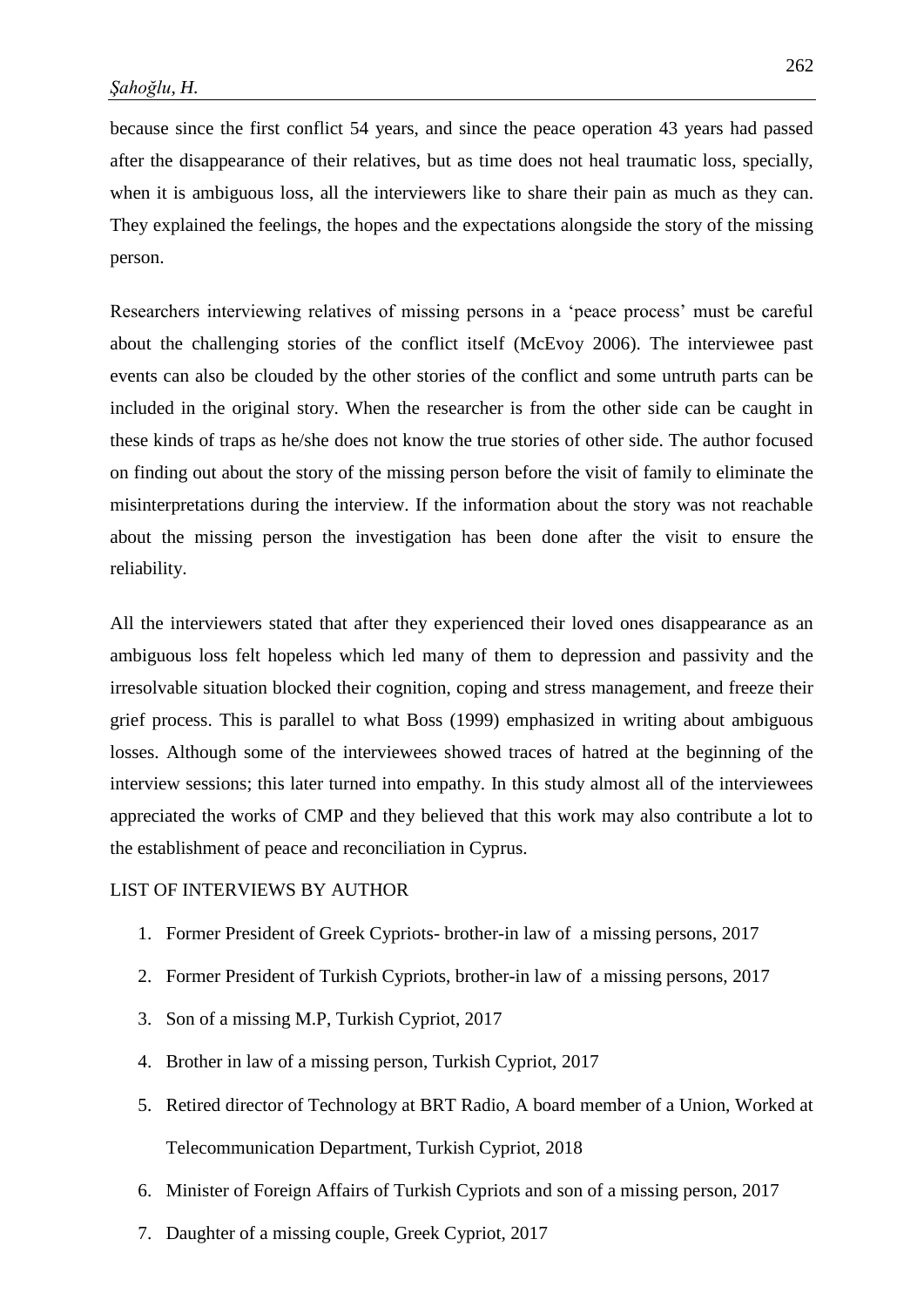- 8. Son of a missing couple, Greek Cypriot, 2017
- 9. Daughter of a missing person, Greek Cypriot2017
- 10. Sisters of a missing person, Greek Cypriot, 2018
- 11. Turkish Former Mayor of Lefkosa, son of a missing person, 2017
- 12. Daughter of a missing person, close friend of the author, 2017

#### **References**

- Aberbach, D. Joel and Rockman, A. Bert (2002)."Conducting and Coding Elite Interviews" *Political Science and Politics* Vol. 35, No.4, 673-676.
- Alshenqeeti, Hamza (2014). "Interviewing as a Data Collection Method: A Critical Reviewa" *English Linguistics Research,* Sciedu Press Vol. 3, No.1, 201.
- Boss, P. (1999). *Ambiguous loss: Learning to live with unresolved grief.* Cambridge, MA, US: Harvard University Press.
- Brouneus, Karen (2003). *Reconciliation – Theory and Practice for Development Cooperation,* Published by Sida (2003) The Department for Cooperation with Non-Governmental Organizations and Humanitarian Assistance.
- Cassia, Paul Santa **(**2007). Bodies of evidence: burial, memory and the recovery of missing persons in Cyprus *Journal of the Royal Anthropological Institute. 13*(3).778-779**.**
- Chaitin, Julia (2002). How Do I Ask Them About the War? Collecting and Understanding Life Stories of Soldiers and Victims of War (written at IACM 15th Annual Conference). SSRN: <https://ssrn.com/abstract=304580> or [http://dx.doi.org/10.2139/ssrn.304580.](https://dx.doi.org/10.2139/ssrn.304580)
- Conroy, L. Dennis (2016). "Secondary victims" *Saint Mary's University of Minnesota,* August 8, 2016.
- http://www2.smumn.edu/archive/news/2016/08/08/secondary-victims/index.html
- Custer, D. (2014). Autoethnography as a Transformative Research Method. *The Qualitative Report*.[.https://nsuworks.nova.edu/tqr/vol19/iss37/3.](https://nsuworks.nova.edu/tqr/vol19/iss37/3)
- De Alwis. M. (2009). Disappearance and Displacement in Sri Lanka.*Journal of Refugee Studies*, 22(3), 378-391.
- Du Plessis,Willemien (2004).The South African Truth and Reconciliation Commission: 'The Truth Will Set You Free'inFoblets.169-200.
- Ericson. Maria (2001) *Reconciliation and the Search for Shared Moral Landscape: An*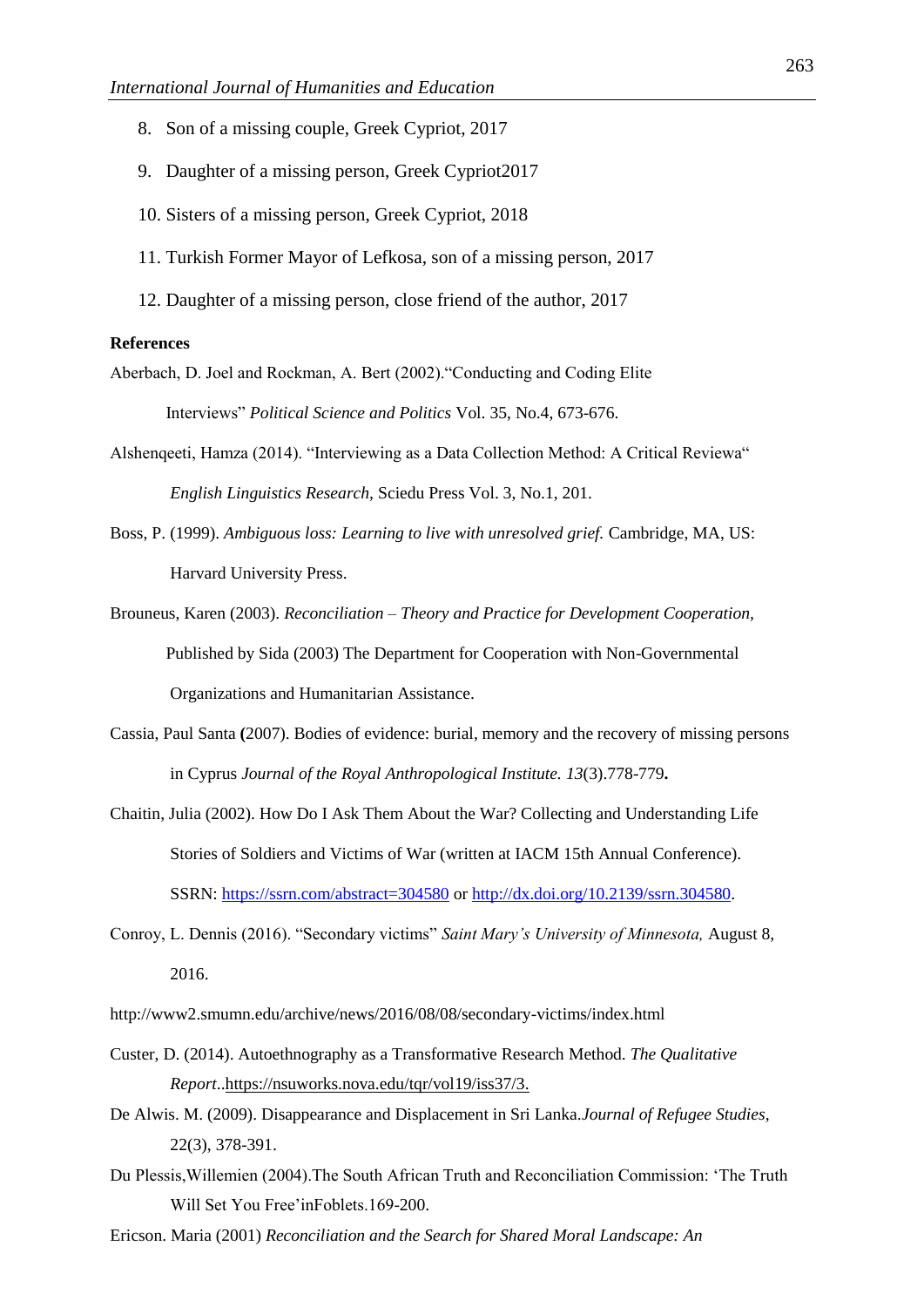*Exploration Based Upon a Study of Northern Ireland and South Africa.* Lund University Publications[.http://lup.lub.lu.se/record/20338.](http://lup.lub.lu.se/record/20338)

- Faustmann, Hubert andKaymak.Erol (2008). Cyprus. *European Journal of Political Research,46* (7‐8), 916-928.
- Fish, M. Steven (1995). *Democracy from Scratch: Opposition and Regime in the New Russian Revolution.* Princeton: *Princeton University Press.*

Küçük P. Gülden (2017) *Turkish Cypriot member of CMP, interview June.*

- Hahn, Jeffrey (2013). "Attitudes towards Reform among Provincial Russian Politicians." *Post-Soviet Affairs Volume* 966–85.
- Harvey, S.William (2010)."Methodological Approaches for Interviewing Elites" volume 4/3. 193- 205 [https://doi.org.](https://doi.org/)
- Higley, John, and György Lengyel (2000). *Elites after State Socialism: Theories and Analys is* New York: *Rowman and Littlefield.*
- Hoffmann-Lange, Ursula (1987). "Surveying National Elites in the Federal Republic of Germany." in 'Research Methods for Elite Studies', eds. George Moyser and Margaret Wagstaffe. Boston:Allen &Unwin.
- Hunt, William H., Crane, Wilder W., and Wahlke, John.C. (1964). "Interviewing Political Elites in Cross-Cultural Comparative research". *American Journal of Sociology*Volume 70, No: 1, 59-68.
- Imber-Black, Evan (1993). *Secrets in Families and Family Therapy*. New York: WW *Norton* and Co. Inc.
- Jenkins, Lesley (1999). Talking *Together: A Guide to Community Oral History Projects*, Brisbane: Oral History Association of Australia- Queensland.
- Jones, Stacy Holman, Adams, Tony E., & Ellis Carolyn(Eds.) (2013). *Handbook of Autoethnography*. Walnut Creek, CA: *Left Coast Press, Inc.*

KıbrısKonusu (2018) [.http://mfa.gov.ct.tr/tr/.](http://mfa.gov.ct.tr/tr/)

Ladisch, Virginie (2007). "The challenge of peace-building: Cypriot views on reconciliation". *The Cyprus Review*, *19*(1).91-107.

Malhotra, N. K., Birks, D. F., and Wills, P. (2012). *Marketing Research: An applied approach*